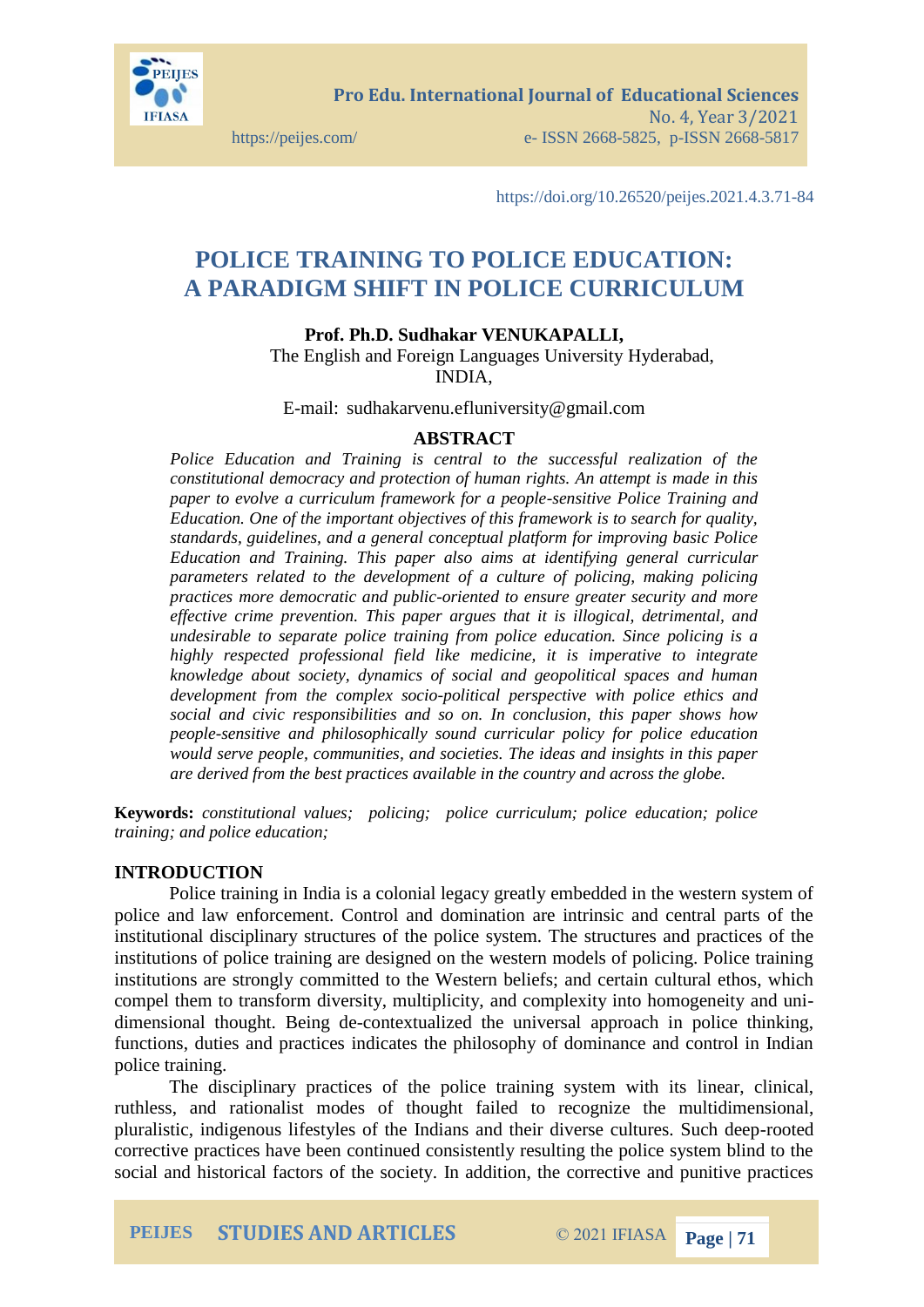

and knowledge gained over the years of formal training is progressively becoming detrimental and destructive in accounting the real life situations and in addressing the concerns and problems of the people (Sudhakar, 2019).

The crises in the Indian policing system cannot be resolved until one innovates alternative rational reconstruction processes and thinking, which diminish the gap between the official and prescribed institutional structures of training and social realities and experiences. The rethinking desires a thorough and deeper examination of the conventional established notions of training practices and police education. This workout would empower the system to evolve an eclectic and realistic police-training framework to address diverse issues, with particular reference to including women and children.

Having some knowledge and an understanding about the legality is not sufficient. Police trainees need to go beyond such technical know-how and digest the socio-economic and cultural realities of the people and communities whom they are expected to serve. Criminal justice training is also not enough; but the trainees need to acquire abilities to solve day-to-day problems in the social life. Thus, this discussion makes one realize the significance and necessity of the exploration for a new vision towards Police Training and Police Education Policy.

In the recent past, Police Training has emerged as a distinct and significant dimension of the total framework of Law Enforcement. The continuous influence of socio-economicpolitical changes and techno-scientific ramifications of quotidian living, in both urban and rural communities, on the institutions of police and police training is deep and profound. The United Nations Document on Policing -2006 makes a perceptive observation on this subject:

*Policing is the most obvious and apparent aspect of the criminal justice system and a well-regarded police service is a prerequisite for the positive perception of justice. The way in which policing is delivered will depend on a host of variables including the prevailing political and cultural doctrines as well as the social infrastructure and local tradition. Approaches to policing vary between those based on a high level of control, sometimes characterized by confrontation, through to those emphasizing the merits of 'policing by consent'. The former is usually highly centralized, predominantly reactive, and militaristic in its style. The latter may still be centralized, but will interpret policing as being responsive to local communities in the identification and resolution of policing issues.*

Several policies have been introduced and steps taken by the Indian State in partnership with various UN Organizations for the professionalization of police training and to raise its standards. Despite many interventions at a higher level, the current position of police is not acceptable and suitable to the Indian context. The police training has not yet become people-centric and community-oriented. Hence, it is necessary to rethink and judiciously reflect on the norms, rules, and assumptions of policing and basic foundations of the police practices.

Policing is, perhaps, the most difficult profession, and it is more so now, than ever before. The Police represent the civil authority of the government. The Policing includes maintaining order among the public and its safety; preventing, detecting and investigating criminal activities and enforcing the law. In many countries, the governments delegate and entrust licensing and regulatory powers to the police (Brodeur, 2020). According to the United Nations Policing (2018), it is the police system, which should protect the society:

*Whether at the national or local level, policing, when undertaken effectively and within a legal framework based on the rule of law, is a key element in building peaceful and*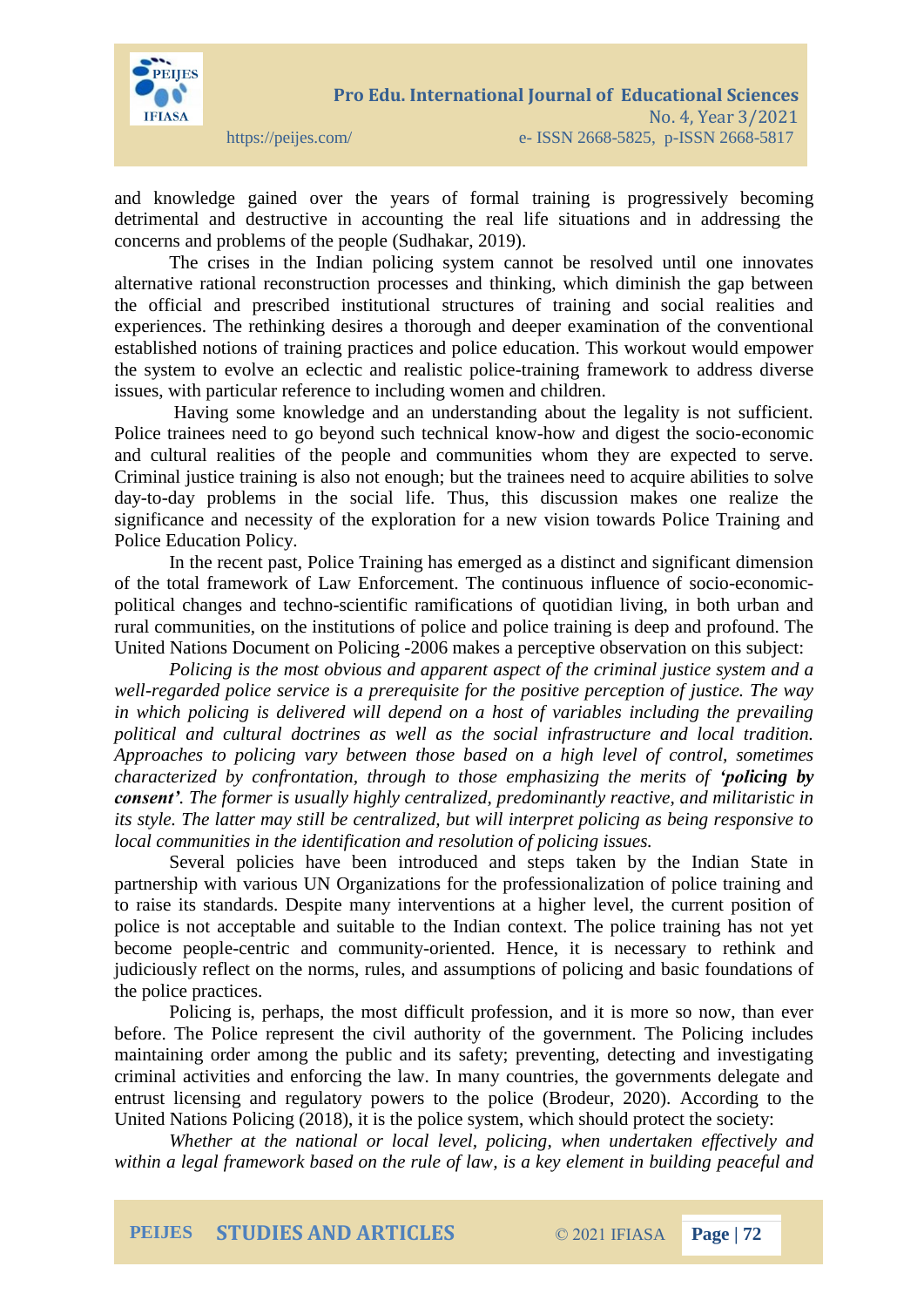

*prosperous societies. As the most visible representatives of the State, the police play a key role in ensuring sustained peace and development by preventing, detecting and investigating crime, protecting persons and property and maintaining public order and safety.*

The idea of policing has undergone significant transformation in the twentieth century socio-political history. Policing is construed differently in different countries. The growing neo-liberal economic and market conflicts, disorders and complexities are driving and compelling the governments to introduce new policies for some systemic structural reforms, restructuring of organizations, expansion of institutions and functions of the police.

Besides its narrow and focused functions concerned with arresting crime and controlling violence, the police protect the authority of law and government. The invisible informal social role of police in the society is its hidden and underlying broader processes of social regulation and reproduction that govern everyday lives (Michael Rowe, 2017). Hence, the role of the police is not just crime control and law enforcement but it is essentially an order-maintenance machinery and the latent role of policing is manufacturing consent and human consciousness.

Policing is everywhere. Policing is not just confined to the elimination of crime, violence, and corruption. Police play a covert and hidden function. People experience their presence in all walks of their life. The primary function of today's police is not just controlling but managing issues and events. Through constant surveillance regulation and normalization, the police embrace disciplinary procedures and bio-political functions (Johnson, 2014). In his classic work *Discipline and Punish* (1977), Michael Foucault states:

*But, although the police as an institution were certainly organized in the form of a State apparatus, and although this was certainly linked directly to the centre of political sovereignty, the type of power that it exercises, the mechanisms it operates and the elements to which it applies them are specific. It is an apparatus that must be coextensive with the entire social body and not only by the extreme limits that it embraces, but by the minuteness of the details it is concerned with. (Foucault, 1977: 213)*

For Foucault the modern police power is a decentralized and extensively enwrapping the entire social life through its intensive capillary surveillance and its institutional disciplinary practices. Understanding policing from Foucauldian analysis enable one to see the deeper and hidden meanings of policing and its civilizing role. The focus of this paper is to present the complexities and multi-faceted roles of policing and not to discuss the theories of policing.

Article 246 of the Indian Constitution clearly states that Police is a state subject. It means that States in the federal India have the responsibility to create the police force for maintaining order, peace, and the enforcement of law. Further, by placing Public order, Police, Prisons, Reformatories, Borstal and other allied institutions in the State list, the Indian Constitution highlights the sole obligation of the States in formulating guidelines, rules and regulations for the Police and their development. Hence the organization and working of Police are governed by the rules and regulations framed by the State governments. In other words, police, policing and various matters pertaining to police basically fall into the jurisdiction of the respective State governments.

The Constitution of India also authorizes the Union Government to establish the central police organizations for the purpose of extending advice, guidance, support, and assistance to the States in dealing with the crime, law and order and other related matters. This provision allows the Union Government to work with States and play counseling and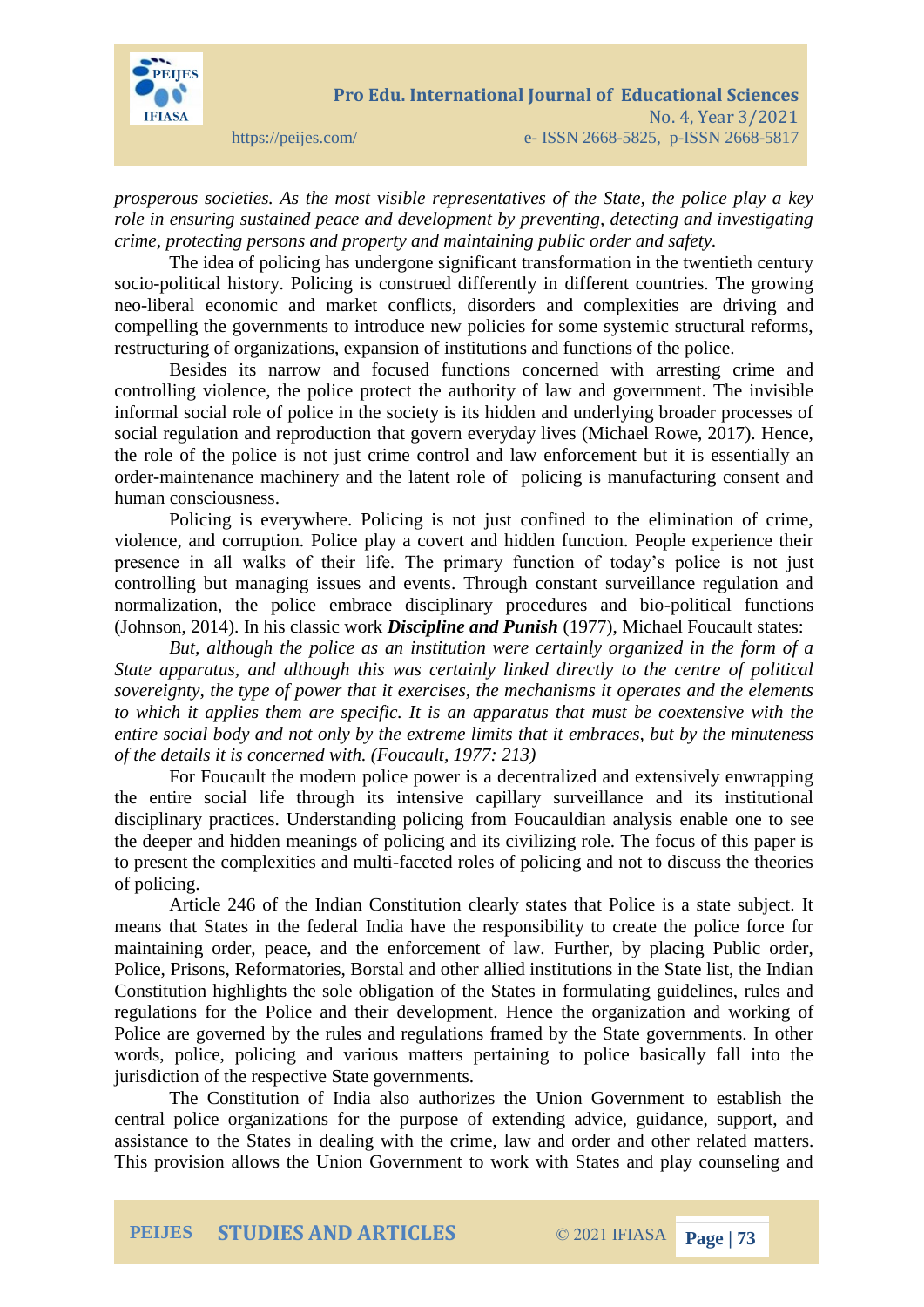

## coordinating role, maintaining order and enforcement of law (Seventh Schedule of the Constitution of India).

**The Indian Police Act 1861**, which was legislated by the British, is the basic background framework for all the police policies and legislations of the Indian States. By and large, all the States of India have their own guidelines, manuals, procedures, rules, and regulations at present. All the State acts are designed and modeled upon the Police Act, 1861. Drawing insights from this act, the Union Government and most of the States established Police Training Colleges/Institutions at different levels. In this paper an attempt has also been made to critically assess the present status of police training in the country and suggest a few modifications to improve the quality of policing.

The Police System in India is one of the largest law enforcement mechanisms in the world. Its contributions and sacrifices in the enforcement of laws, preventing crimes, responding to emergencies, providing support services, and by and large, in strengthening democracy and protection of the Constitution is invaluable and deserves high appreciation. However, the impact of the police on the lives of the vulnerable sections of the society has not been positive, supportive, or encouraging. Furthermore, it has been discriminatory, detrimental, and counterproductive. Despite several interventions and reforms in the policies and police training, the Indian police system could not gain adequate public recognition and support. People in India still believe that the police mistreat people, especially the weaker sections, women, and children. These perceptions of the common people about the police are very frustrating and disconcerting (Pandey and Singh,2006; NHRC, 2007-08; Amnesty International , 2012).

Indian Police System is rooted in the European models of policing. Authority and power are the main characteristics of this system. Besides this, male domination and patriarchal values regulate the day-to-day functions and perceptions of the system. Print and electronic media often report how police mistreat, abuse, intimidate, terrorize people, tamper evidence, and violate duty and law. Most importantly, the police misconduct in using undue or excessive force against civilians and also in mishandling cases of women and children are widely shared and discussed. Women and children are most disturbed and affected by such violent organizational disciplinary practices. For many civilians, the police appear as oppressors, rather than protectors or enforcers of law. Research studies conducted by the national and international organizations like NHRC, Amnesty International, United Nations, HRW etc. on police and law enforcement found the failures of the police in investigating crimes, arresting on false charges and illegal detentions, torture and ill-treatment, etc. (Ghosh ,1993; NHRC 2007-08; Human Rights Watch, 2009). There are several valuable studies that track police excesses towards civilians, particularly women and children in dealing with their cases and addressing their issues (ACHR, 2011). The experiences of crime victims and their real-life stories clearly show how police behave with women and children and the psychological and social distance they promote in the minds of people to exercise their power and authority (Palmitto and Prabha, 2011).

In India, women generally do not report rape or register their cases because of social stigma, fear of police and threat of retaliation by the accused. The conviction rate in rape cases is dismal and long pending cases in courts of Law are discouragingly numerous. The United Nations Human Rights Report, 2018 observes: *"Women survivors of violence along the justice chain are often required to wait long hours at police stations. They are also interrogated numerous times by male police officers, examined by male forensic officers,*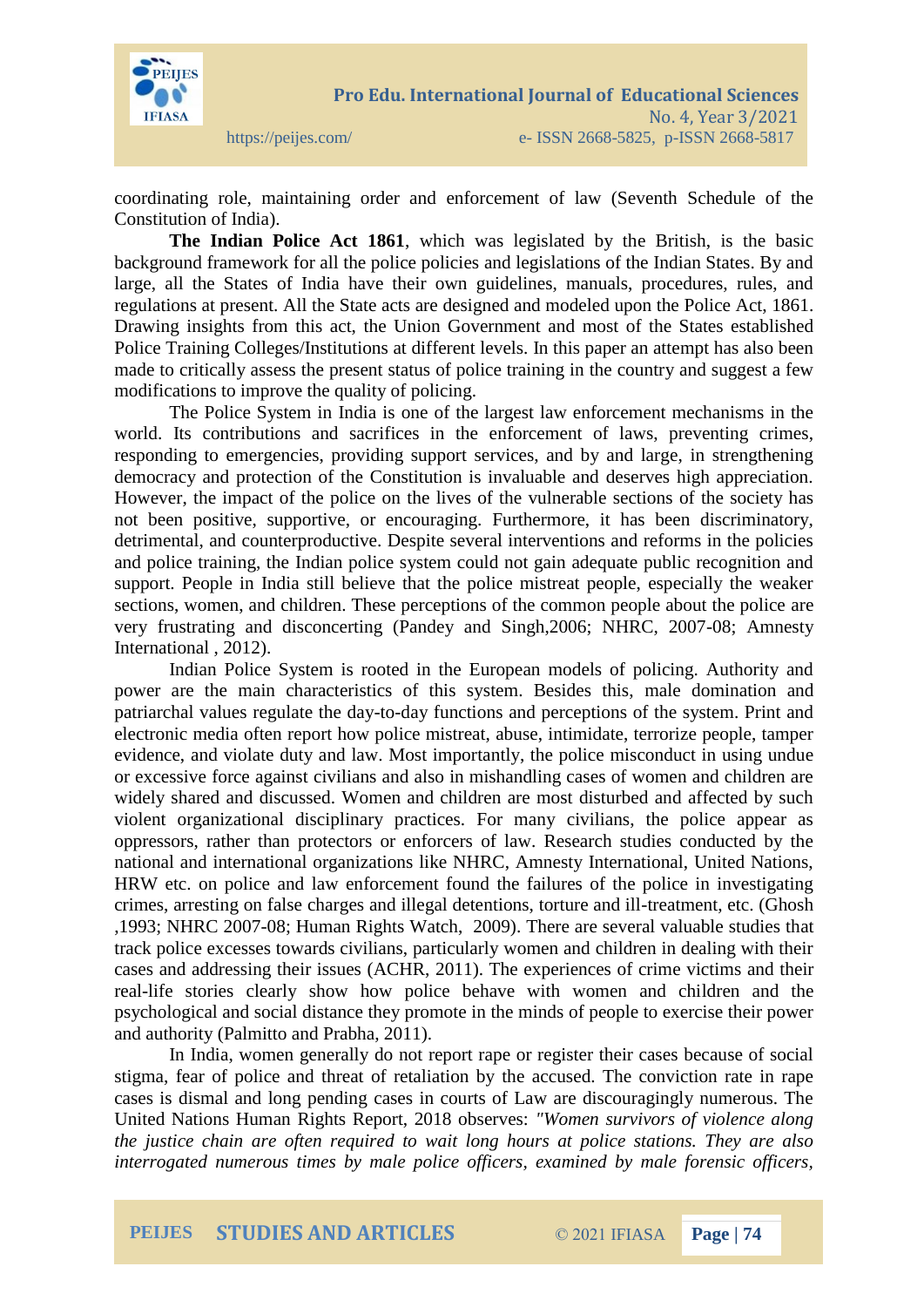

*treated disrespectfully, and deprived of privacy when being interrogated and providing statements."* Thus, millions of cases go unreported because of the unpalatable social stigma, unhelpful attitude of the police and unsavory attitude of the society. Crimes against women include rape, murder, molestation, dowry harassment, domestic violence, and indecent comments both within and outside the house, stripping, and so on. The above facts indicate that in India, women and children do not enjoy their fundamental rights provided by the Constitution of India (ACHR ,2011; Kishwar and Vanita ,1999). These alarming facts call for immediate steps to be initiated to safeguard the rights of women and children.

In 2012 the Government of India appointed a Three-member Committee under the Chairmanship of Justice JS Verma, the former Chief Justice of India, and assigned the responsibility of review and possible amendments of Criminal Law to deliver faster trial and awarding strict punishment to the criminals committing sexual violence and offenses of extreme nature against women. According to the Commission, the root cause of sexual crime is the *"failure of governance."* Pointing its finger towards the governments, the Commission also made the police and even the public responsible for the apathy, indifference, and lack of concern. After intensive research and extensive consultations with various stakeholders, the Commission formulated its recommendations. Among them, two recommendations are highly relevant to the police training and they are presented below.

**1. Police Reforms:** To stimulate confidence in the public, the Panel gave the following suggestion: *"Police officers with reputations of outstanding ability and character must be placed at the higher levels of the police force."* The Panel felt the requirement and the imperative need for a moral vision among the police. The Panel strongly recommended that the *"law enforcement agencies do not become tools at the hands of political masters."* It also felt that *"every member of the police force must understand that their accountability is only to the law and to none else in the discharge of their duty."*

**2. Amendments to the Code of Criminal Procedure:** The Panel observed: *"The manner in which the rights of women can be recognized can only be manifested when they have full access to justice and when the rule of law can be upheld in their favour."* The proposed Criminal Law Amendment Act, 2012 should be modified, suggests the Panel. It states: *"Since the possibility of sexual assault on men, as well as homosexual, transgender and transsexual rape, is a reality the provisions have to be cognizant of the same."* JS Verma Commission highlighted the importance of protecting the rights of persons with disabilities, and most importantly, the obligation of the State to protect the disabled girls and women from rape and other crimes.

Drawing spirit from the Justice JS Verma Commission and other reforms introduced by the Government of India, an effort has been made in this paper to identify various aspects of effective police training to formulate a comprehensive framework for the basic training curriculum for the Police. It is felt highly desirable to evolve a broad framework of police training curriculum to enable the Indian police trainees to comprehend the complexities of the social realities of the country, existing challenges, and emerging problems. Police trainees need to understand the philosophical assumptions underlying Indian Constitution and the principles of democracy and social justice. Most importantly, as the citizens of the country endowed with power and discretion, they must respond to the growing inequalities and root out injustices in all the aspects of public life. Police trainees have to imbibe the ethical and moral values enshrined in the Indian Constitution and emerge as enlightened leaders of human values and love for peace.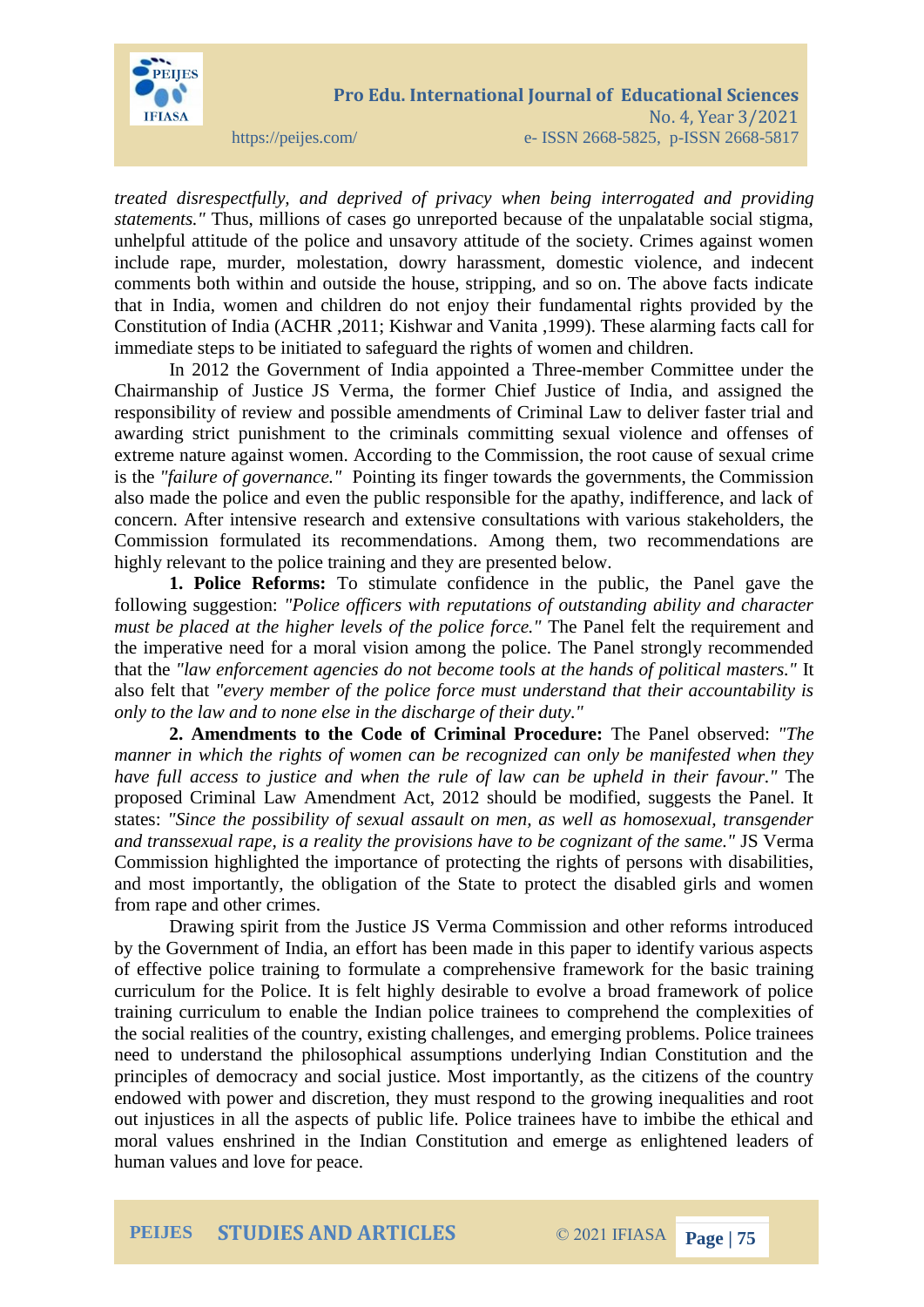

One of the important assumptions of this framework is that the knowledge and understanding of complex socio-cultural dynamics of the Indian society is crucial for developing individual and social intelligence of the police trainees. Preparing police trainees for conscientious social responsibility, critical citizenship and making them able to comprehend global interrelationships, including the vital connections among the past, present and future is imperative in the present context.

## **1. CRITICAL REFLECTIONS ON POLICE TRAINING**

Except in a few countries, the word "police training" is the more popular than "police education." Police education and police training are not uniform across the countries. Very few countries have recognized the importance of police education and its significance to law enforcement and policing in the appropriate manner. In New Zealand the police training and police education are separate; and in Norway, a 3-year program is carried on. It includes some components of higher education and also some practical police training. In many countries like England and Ukraine, the foundations of police training are rooted in the study of law and criminology. Police studies at higher education level are very popular in Germany. In the most advanced countries like the United States of America, the police education and police training are also separated. There are several universities in the USA, which offer police studies and police education courses; but, police training, by and large, is confined to police academies (Cordner , 2019).

In India, police training is the only dominant institutionalized model. Police studies have not gone beyond official police academies and training schools. In India, a few universities that offer law studies have courses in criminology and criminal justice-related subjects. From the beginning, the institutions established for police training are isolated from the ''real world.'' Training and instruction largely takes place in closed campuses of the police training colleges where the trainees are accommodated as residential trainees. Such physical separation from the people and isolated training practices, without the interaction with the common people during training, make them hard, unresponsive, and insensitive towards others and isolates them from the very communities they are supposed to serve later. Drilling and marching for physical fitness dominate the overall pedagogy and training without any attention to or understanding of the proper use of their abilities for the benefit of their clientele. Practices that encourage autonomy in learning, thinking and creating are not encouraged. Police training is, thus, reduced to skill training.

Police are delegated with discretionary powers and are expected to employ them judiciously; but in reality, it is very rarely reflected in training programs and also outside (Osse , 2007). A few common problems associated with the conventional training methods are: training in closed settings; absence of community involvement; wide gap between theory and practice; marginalization of human rights, gender and cultural awareness training and limited scope for external criticism and social auditing. Police training schools are not known to undertake critical reviews and auditing. Further, it is observed that training takes place mostly in workshop mode and the emphasis on perspective development is almost negligible. Professional and trained faculty is not available in most of the institutions for effective pedagogical transaction. The available training material is not reader-friendly and not much emphasis is given for the production of quality material. In police training programmes there is a wide gap between theory and practice. Most importantly the *''Spirit of the Law''* and cultural sensitivity and social awareness are often absent in the training. Exclusive use of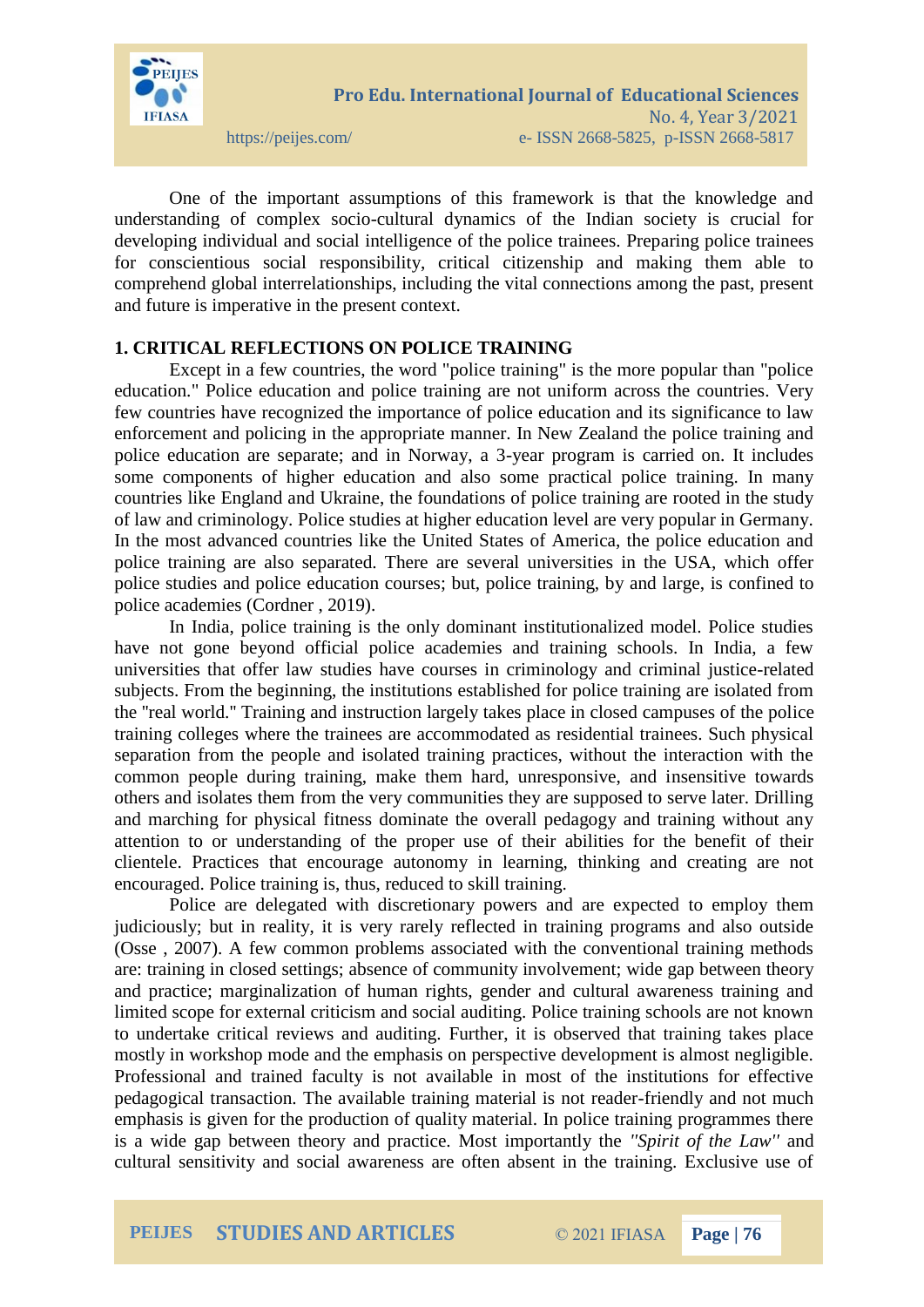

paper-pencil examinations for academic areas is another important limitation in the police training.

In the police training schools, lecture method is the most often used dominant methodology of teaching. For David Pace (2000) aptly observes: *"Majority of police training institutions have rigid codes of behavior and expect trainees to learn these codes and follow them without deviation. This type of organizational concept avoids the need to think out a response to individual situations. This method works only within a limited range of situations under close supervision."* To make them learn critical thinking skills it is imperative to use interactive methodologies and dialogic inquiry strategies.

The rigid organizational structures and authoritarian management styles in the policing system have been institutionalized as an appropriate and suitable model for modern policing. The institutional policies and practices restrict and neglect the contributions of many police intellectuals, creative and committed officers. The fruits of their constructive and creative thinking and their resourcefulness are not recognized or utilized by the system. Compliance to the age-old teaching practice in the police training institutions is detrimental to the very spirit of the duties, which the police system has to follow. Teaching and instruction are mostly prescriptive and directional. Trainees are often instructed and inscribed in the institutional disciplinary structures and discursive practices. The majority of tests used during the period are designed to assess the rote memory skills of the trainees (Pace , 2000).

#### **2. POLICE TRAINING CURRICULUM**

Across the countries, the dominant and official understanding of policing, positions the police training within the system of criminal justice. Therefore, the focus is on developing awareness about *"protecting life and property; prevent, detect, and investigate criminal offenses, misdemeanors and other contraventions under the applicable law; carry out court orders; direct and supervise traffic on public roads; seize items as required in accordance*  with the Applicable Law; monitor large public gatherings; assist in civil emergencies; *protect designated individuals, premises, facilities, and areas; cooperate with and provide assistance to other legal authorities; maintain integrity and confidentiality of required information and personal data collected in the performance of its duties and; carry out any other duties prescribed by the Law"(*UN, 2006 ).

It is also about *"coordinating and working with the functions of probation and parole officers, jail and prison workers, juvenile counselors, prosecutors, judges, and vice versa, in order to make the criminal justice system operate more smoothly and effectively"* (Cordner, 2019). India is no exception to this.

It is observed that the curriculum of police training across the levels is ahistorical and decontextualized. People's welfare and the reasons behind poverty, crime, and exploitation are not explored and studied. Law enforcement is construed in mechanical terms. Not much scope is provided to explore the reasons behind the crime and solving problems. Understanding the genesis of crime is important to handle the crime or subvert the circumstances provoking crime. But such vital aspects are ignored in the police training. The structured and overloaded curriculum puts excessive and unwarranted stress on trainees and does not inspire and direct them towards effective learning or to support the communitypolicing mission. David Pace (2000) observes rightly: *"The curriculum is designed as competency-based, where recruits are required to perform a skill properly before being*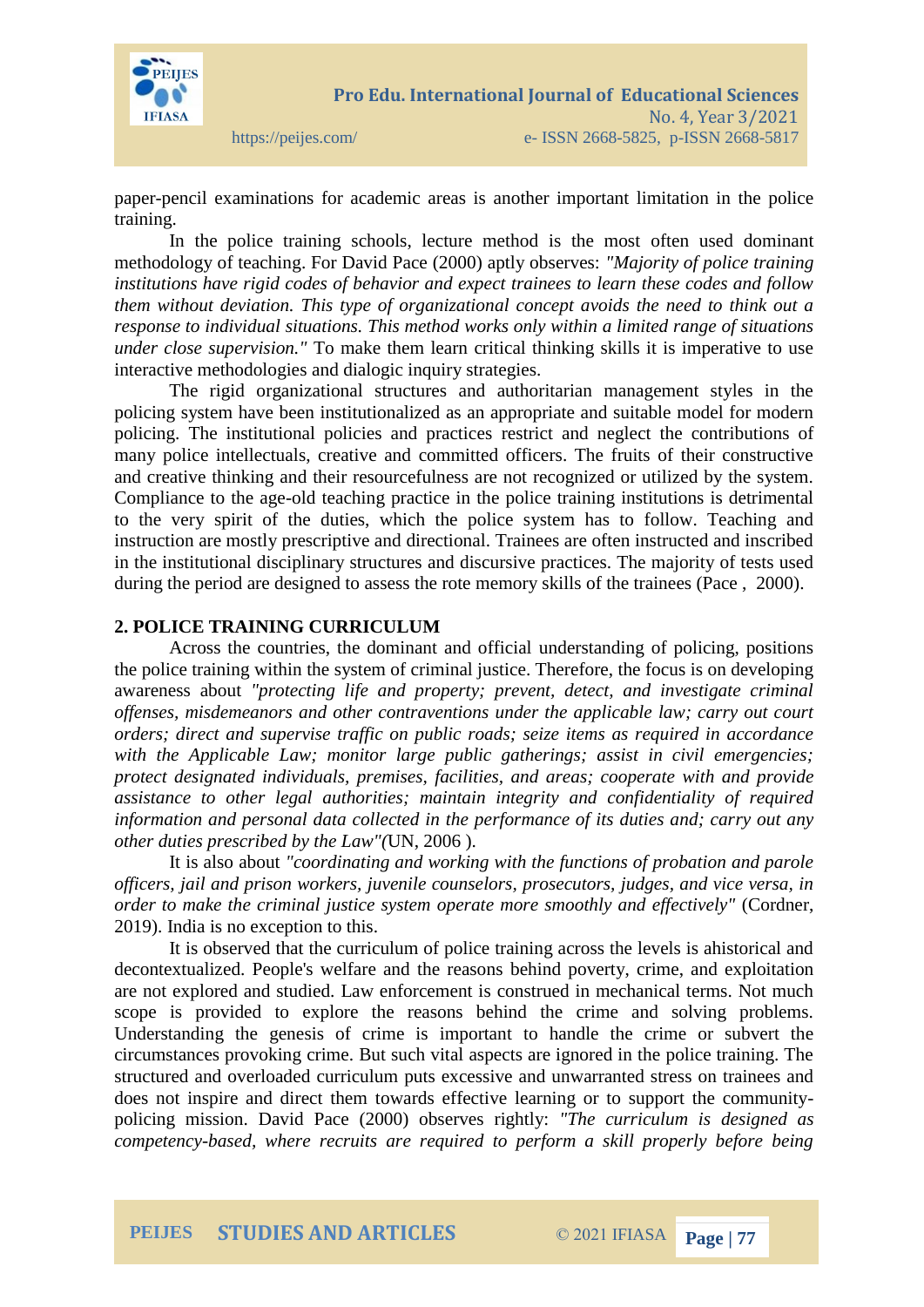

*allowed to move on to other skills. Those areas that do not involve physical skills are dealt with primarily by the lecture method of teaching."* 

As discussed above, Police training largely happens in closed, isolated, and highly secured areas of the institutions. Other than police personal no one is allowed into the premises of police training colleges. Since training takes place in such a quarantined environment and totally unconnected with the activities of people, it is difficult for the graduated trainees to establish harmonious relationships with people and society after their training period. This is clearly evident in the increasing gap between what the police trainees are taught and what they are expected to do. What is important is not the mastery/obedience method, but how one motivates and develops the abilities of problem solving through selfexploration and meta-cognition. What is required is a sound pedagogy that teaches and motivates the trainees to improve their imaginative, innovative, and creative faculties, rather than the technique of mechanical memorization of information. David Pace (2000) elucidates what is needed to be trained in:

*"Modern police training should strive to empower the learner. The most important skills for recruits to learn are the ability to learn, think and solve problems in a self-directed manner. With these abilities, the trainees will be better able to address the changing needs of our communities. This kind of system is needed to adequately prepare police recruits for the coming generations."*

The police training system is very complex and multilayered. The design of the curriculum for such a multifarious police system is not a simple task; it is very challenging and involves intellectual inputs from many experts and various stakeholders. Police curriculum needs to be developed logically and systematically from the basic to a higher level, to different ranks of hierarchy in the police system. The nature, depth, and the content of the training differ from one level to another. Every level has to have a different syllabus suitable to the obligations, duties, and responsibilities of that rank. Academic teaching and training standards and benchmarks would provide meaningful direction for quality assurance in the transaction of the curriculum. Comprehensive and all-inclusive curriculum - encompassing human relations, police behavior, shouldering the burden of the community, sensitization training, democratic values, and standards is extremely important to create an effective liberal democratic society.

A document of the United Nations on Policing (UN , 2006) throws light on the apparently imperceptible bond between the training and its actual utility in the profession: *"As in all organizations, service delivery is only as good as the quality and training of the personnel that deliver it. Policing agencies are no exception to this rule."* This document also raises a few important questions, which are presented below.

**A.** What foundation training is given to police recruits? Does the training focus on practical policing skills and ethical behavior (including Human Rights and corruption)? Are they trained in inter-personal skills? Are they trained in cultural awareness and diversity? When was the training program last updated? Is there training on community policing? What does it include? (UN ,2006)

**B.** Are individual officers able to describe any training they have received on integrity, accountability, and ethics? Do they know whom to consult if they have questions? Do they know how their internal affairs/complaints process works, if they have one? (UN, 2006)

**C.** How do peacekeepers address these issues in their training? (UN, 2006)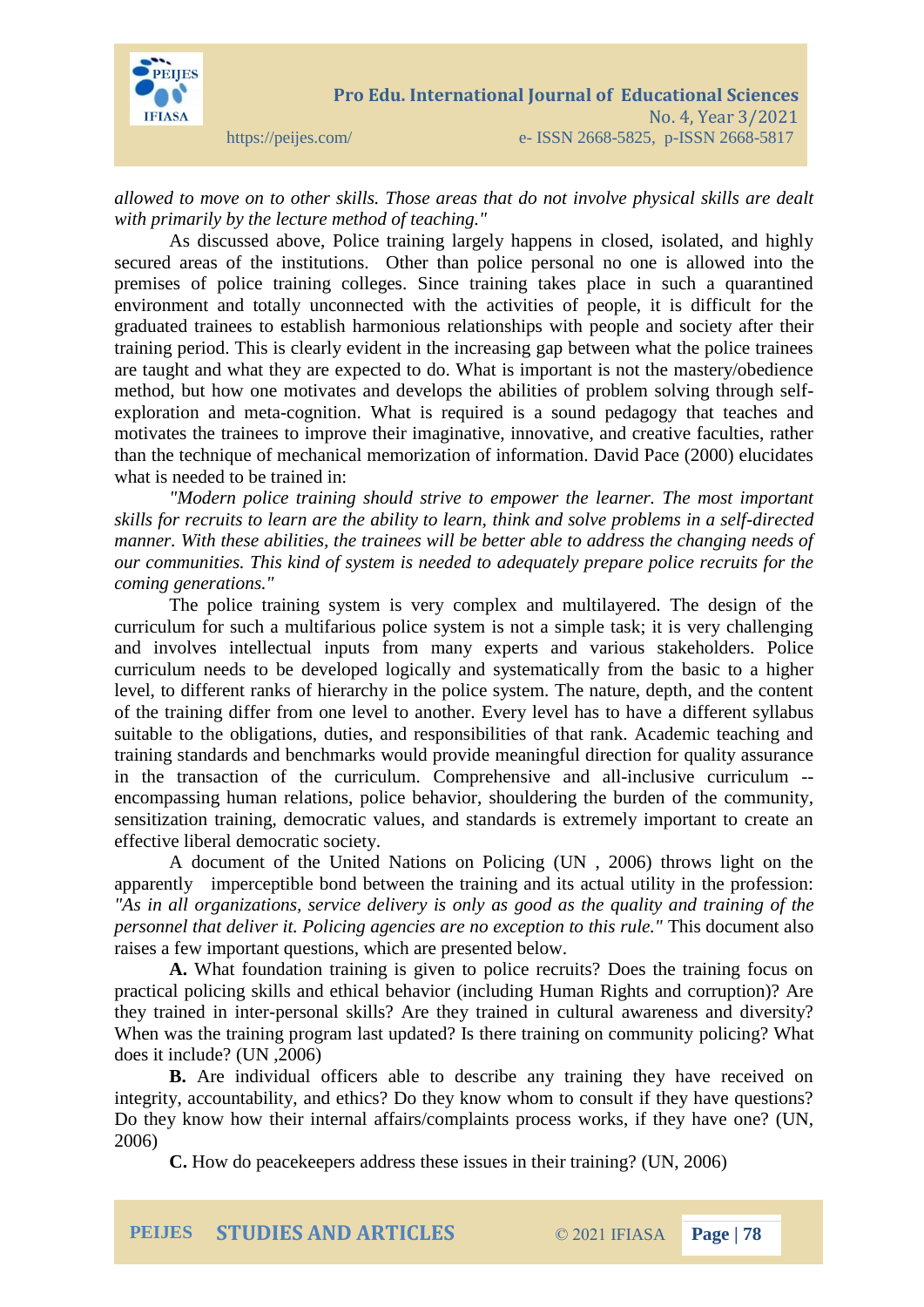

**D.** How often do officers receive refresher training? How are training needs assessed? How is it delivered - Via classroom, self-study, computer-based? Is there a minimum training requirement? Is training provided on control and restraint techniques, use of weapons, new laws, regulations, and procedures? (UN, 2006)

**E.** What other training opportunities are available (e.g. secondments or attachments to central units or to other agencies)? (UN ,2006)

To have for an effective, humane, and people-centric intelligent police education system, it is necessary to develop a relevant curriculum on the foundations of the Indian constitutional democracy. Curriculum for the police must be philosophically sound, sociologically imaginative, and culturally sensitive.

The issues and subject matter representing women and children are not adequately represented and transacted in the existing police-training curriculum. The task of selecting the appropriate subject matter to constitute a particular curriculum for police training is indeed a very complex and challenging one. It is observed that the selection of the content about women and children in the training is primarily based on the textual material/police manual and suggestions given by some judicial experts. By and large, it is arbitrary and subjective. There is no serious and thorough attempt to study the factors that condition and necessitate the police service. The overarching finding of the field observations and literature survey is that there are no substantive curricular planning and curriculum development processes in place. While many important issues of women and children are addressed in police training they are not linked to the overall framework of police education. And, how they are connected to the contemporary discourse on inclusion, social justice, and human rights issues is also not clear.

The issues concerning Women and Children comprise one of the weakest areas of the existing police training. It is observed that there is little clarity on the ground and decision making bodies like police academies about what should constitute the framework of the police training with special reference to women and children. There is no serious thinking about how to standardize the processes of curriculum construction to realize the objectives of women-sensitive and child-friendly police training.

There has not been any serious attempt to evolve an all-inclusive police training policy. A comprehensive police training policy would provide direction to the curriculum planners and developers to identify various issues and concerns. It provides a larger framework and space to design various activities and practices of police training. Since such policy is not available, the issues concerned with women and children are not satisfactorily and adequately presented in the police-training curriculum. Police training curriculum is not evolved in consultation with relevant groups and organizations, including different women activists and organizations, NGOs working for women and children, researchers and people from different institutions or social strata. Lack of such wide range consultations made the present training socially irrelevant and insensitive towards women and children. It is necessary to have very wide in depth consultations with all the stakeholders to understand their issues, problems, and their lifestyles. Such inclusive and continuous consultations would enable the police to identify the areas of concern for police training.

#### **3. NEW VISION AND POLICY: POLICE TRAINING TO POLICE EDUCATION**

As discussed above, the police training is primarily concerned with the development of competencies and capabilities that would enable transform and empower the police to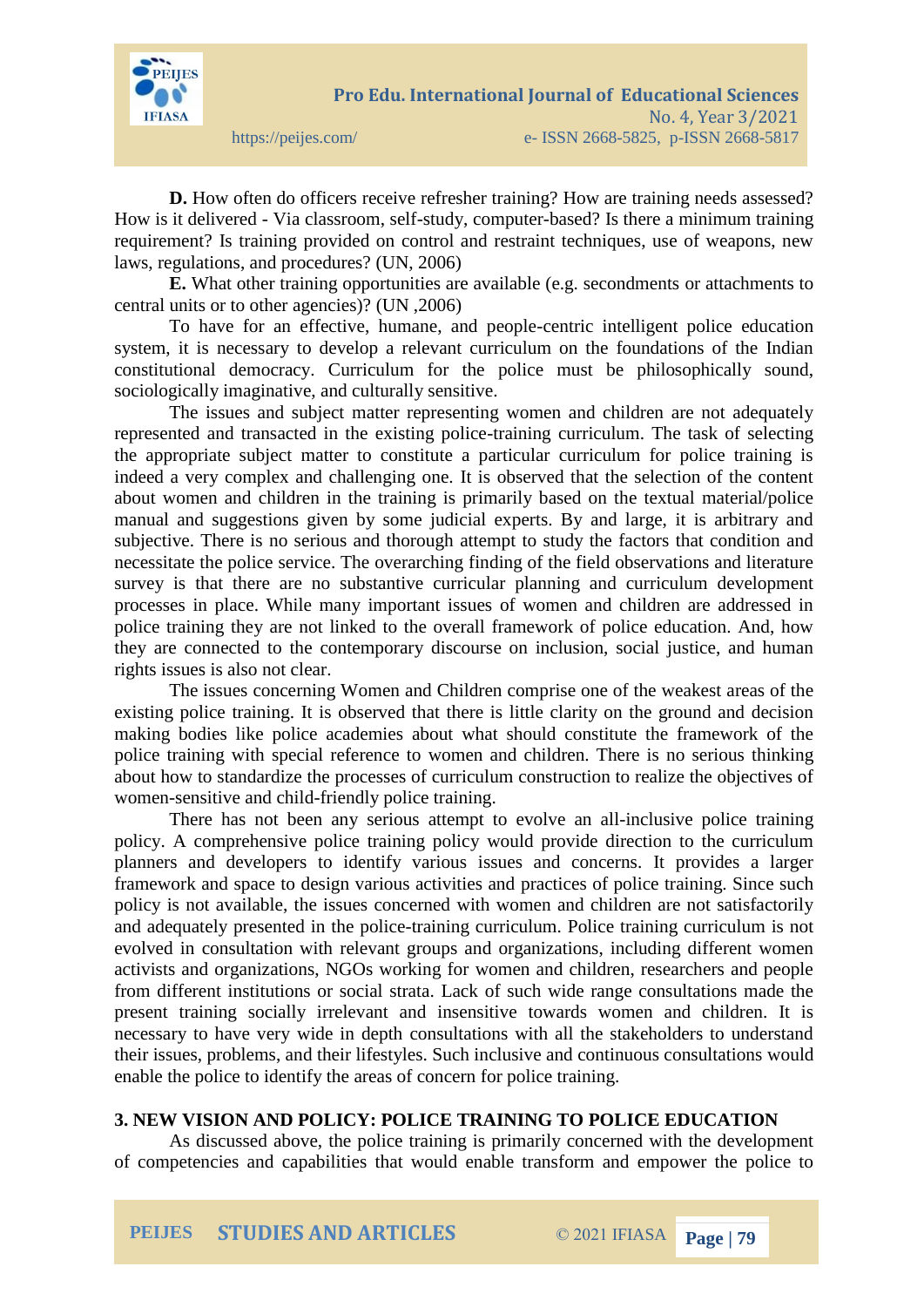

meet the requirements of the profession and the expectations of the society. A cursory look at the existing police preparation would reveal that the police training processes, with a focus on skill training and drilling, convert police trainees as mechanics or technicians. The goals of training are narrow and the possibilities of getting connected with outside world is very much limited and constrained. Therefore, it is necessary to turn the focus from police training to police education. In other words, the focus of police preparation has to shift from training to education if it is to make a constructive impact on the quality of the police workforce and the larger socio-cultural transformation.

The central idea of police education lies in its philosophical assumptions of curriculum and its design, construction, organization, including transaction approaches as well as the extent of its relevance. The foundations of any police training must be a conceptual blend of ideas of different cognate liberal disciplines. Police preparation must emphasize and develop social sensitivity towards the contemporary issues and problems; understanding about the diverse cultures and needs of different communities and social groups; broader philosophical perspective and critical approach to dominant knowledge and practices; positive attitudes and the degree of commitment to the profession; understanding about the constitution, democracy and social justice; motivation and passion for the welfare of the people; professional skills and personality and critical perspective to continuously evaluate the underlying relationships among power, knowledge, authority and social justice.

While joining the police, the trainees bring along with them certain dogmas, attitudes, opinions, beliefs, values, promises, dispositions, temperaments and ethical characters from their upbringing, schooling and social milieu. This upbringing and experiences powerfully impact their discernments, sensitivities, perceptions, understanding and professional skills. Police training must enhance and hone their skills and enable them to critically evaluate their beliefs and values. They must acquire adequate knowledge, skills, interests, and attitudes to realize their responsibilities as the torchbearers of social justice and upholders of constitutional and human rights.

The police system has to become more responsible towards welfare of the people and take care of their peaceful coexistence. The system should respond positively to the changing circumstances, social demands, and needs and to the day-to-day life events, especially towards the increasing violence against women and children. The Police Training and Police Education would enable the police personnel to take care of the women and children, who should live with harmony within themselves and with the external nature and social environment; understand women and children within their economic, social, cultural and political contexts; develop social sensitivity, consciousness, finer human sensibilities and character to function as responsible citizens; own responsibility towards society, zeal for social reconstruction and work towards building a better society and promote peace, democratic way of life, especially practicing constitutional values of equality, justice, liberty, fraternity and secularism.

As argued above, the existing practices in Police Training are mostly focused on the training techniques and skills rather than producing valuable positive behavioral and attitudinal transformation among the police trainees. Therefore, it is imperative to address and negotiate with their background knowledge, mindsets, and their perceptions about women and children. The training should also enable them to construct meaningful images based on the principles of equality, fraternity, and liberty. This is not possible with the existing police trainers alone. No doubt, the role of the police educators is crucial and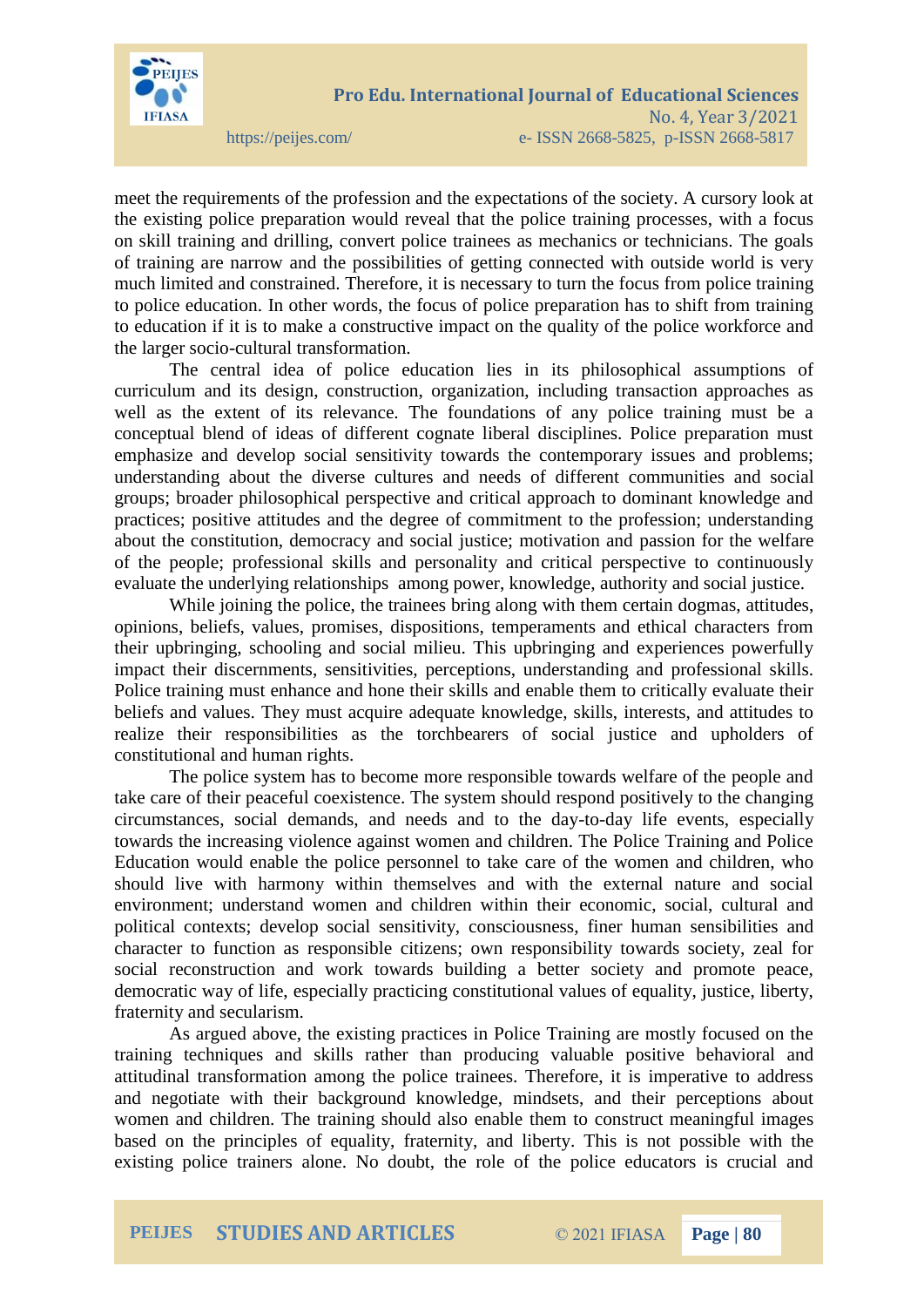

important. Police educators and senior police officers, under whom the trainees work, must be very broad in their democratic outlook and egalitarian perspective. Hence it is essential to plan and prepare police educators who, in turn, can train the police trainees as per the changing mandates and societal needs. The system needs to build a strong force of professionals as Police Educators drawing from different intellectual and social backgrounds and from different professions. Additionally, professional standards of training and delivery need to be evolved.

The curriculum of police training and education need to be designed and instituted on the foundations of democratic principles, experiential learning, and liberal studies in education and developments in other emerging disciplines of knowledge. In this context it is important to understand various international experiences across the world and seriously examine the UN reports on Police and Police Training. A few UN documents (UN General Assembly 2006; AID 2008; UN 2013) recommended the following principles for designing a child-friendly and women sensitive police-training curriculum: *police curriculum and training must consider adopting a human-rights based approach; operating under ethical guidelines; ensuring gender-responsiveness; respecting child rights, employing culturally appropriate measures; responding to diversity; operating within the ecological model and working in partnerships.*

The course content needs to be radically transformed and redesigned. Besides an emphasis on law, there should be an adequate focus on sociology, political science, women studies, cultural studies, economics and poverty studies, human development studies, including the study of the constitutions of different nations. The curriculum should take into account the recommendations of various non-governmental organizations and other institutions working for the development of the people and the police. It should also be highly flexible to deal with current issues and changing life styles. There should be an emphasis on the development and inculcation of compassion, commitment, social skills, positive attitudes, and human values with an understanding of policing as a social responsibility.

Police education should be construed in terms of building competencies in police trainees to create knowledge, meaning, and value from their subjective experiences, to understand different backgrounds and to cultivate relevant capabilities to distinguish and appraise in moments of uncertainty, fluidity, and indefiniteness.

The official understanding of the police system considers police training as a training problem. According to this model of policing, the goal of police training is to deposit certain clearly evident laws, doctrines, principles and knowledge into the minds of police trainees through standardized, homogenized, context independent objective training techniques and methods. Hence, what exactly a trainee is supposed to know is a catalog of laws and codes in addition to the performance of a set of defined disciplinary practices and drilling trainings. Such established official model of police training has failed to create peace and harmony in the Indian society and failed to win the public trust and appreciation. Hence, it is imperative to replace such lifeless, mechanical, coercive and suppressive understanding of the police training by more humane, people-centric, general welfare and service oriented democratic system of police education. Further, the alternative to the dominant view must consider police training as a public policy problem.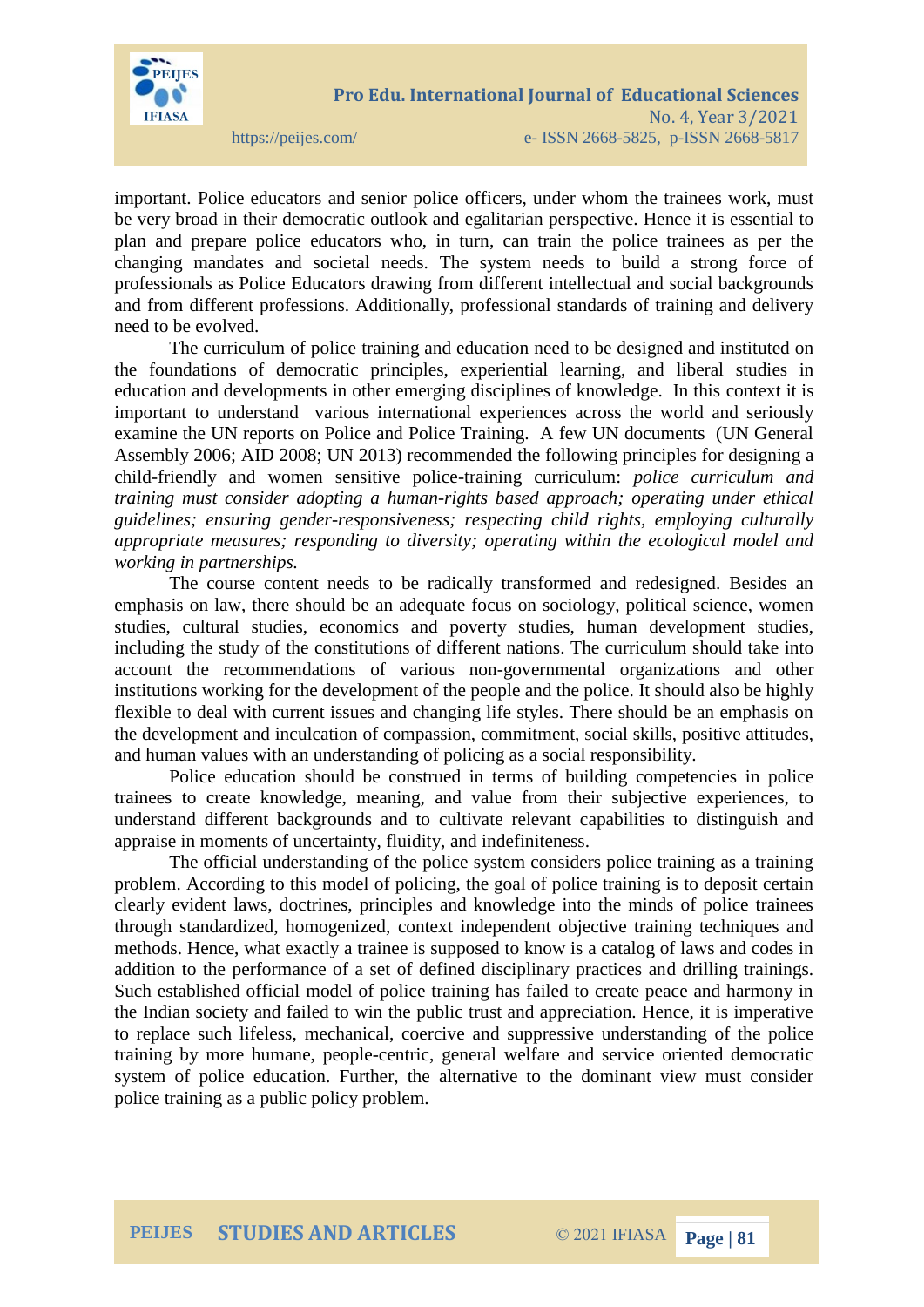

### **CONCLUSION**

From the above discussion, it is clear that the police training need to be viewed with a policy approach and the policy factors need be considered must be broad structural arrangements; supply and demand; and regulations of police system and training, including recruitment, employment, preparation, training, retaining strategies, selection of curricular content or subject matter, field requirements, testing, outcomes and so on. The views and responses of the public and different stakeholders are crucial on such critical and fundamental parameters to formulate a policy on the police training and police education. Moreover, the basic argument of this paper is not to view police training policy merely in terms of economic and financial allocations, but to consider the police training policy as the political space comprising the struggles over ideas, ideals, competing goals, values, and notions about what constitutes public and private interest. Police education should be deeply grounded in liberal education with analytical and critical perspectives on policing. Such understanding would allow us to place police training in the larger social and political structures within which it is embedded. To realize the goals and objectives of the constitution, one must go beyond police training and design the curriculum for Police Education in order to create a better world for children, women and others, particularly the disadvantaged sections of the society.

#### **ACKNOWLEDGEMENTS:**

This article is part of a larger project on Police Curriculum sponsored by UNICEF, India. Author acknowledges UNICEF, Government officials, Police Training Colleges and Institutions across India for their funding and intellectual support.

#### **BIBLIOGRAFY:**

[1] Abrahams, C., and R. Mungall. (1992). *Runaways: Exploding the Myths*. London: National Children's Home.

[2] Australian Agency for International Development (AAID). (2008). *Violence against Women in Melanesia and East Timor: Building on Global and Regional Promising Approaches.* Commonwealth of Australia, Canberra

[3] Amnesty International (2012). *Report of Amnesty International*-2012.

[4] Asian Centre for Human Rights (ACHR) (2011). *Torture in India-2011, Annual Report*, New Delhi.

[5] Birzer, M. L. (1999). "Police Training in the 20th Century." *FBI Law Enforcement Bulletin,* 68, 16- 20.

[6] Brodeur, Thomas Whetstone Jean-Paul(2020). "Police" , in *Encyclopaedia Britannica* , Chicago: Encyclopaedia Britannica, Inc.

[7] Buerger, Michael (2004). "Educating and training the future police officer." *The FBI Law Enforcement Bulletin*, January Issue.

[8] Chakrapani, C. (1994). *Changing Status and Role of Women in Indian Society*. New Delhi: M.D. Publications.

[9] Cohen, Howard S., and Michael Feldberg (1991). *Power and restraint: The moral dimension of police work.* Westport, CT: Praeger Publishers.

[10] Cordner, G. (2016). "The unfortunate Demise of police education". *Journal of Criminal Justice Education*, 27, 485–496.

[11] Cordner, Gary (2019). "Rethinking police education in the United States", *Police Practice and Research –An International Journal,* Vol.20, NO.3, 225-239

[12] Counts, D., J. K. Brown, and J. Campbell (1999). *To Have and To Hit*. Chicago: University of Chicago Press

[13] Cross, T., D. Finkelhor, and R. Ormrod (2005). "Police Involvement in Child Protective Services Investigations: Literature Review and Secondary Data Analysis", *Child Maltreatment,* 10(3): 224–244.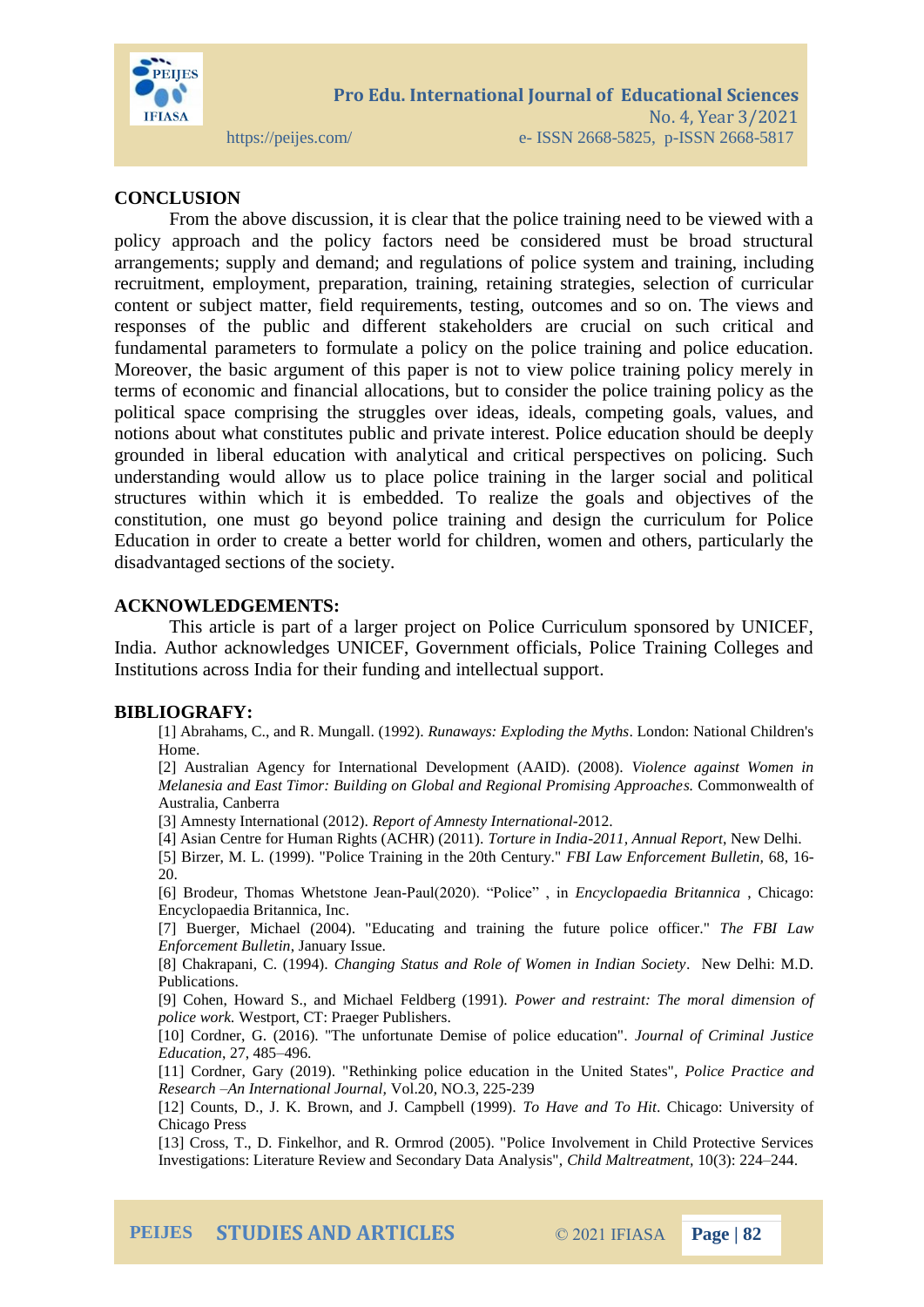

**Pro Edu. International Journal of Educational Sciences** 

https://peijes.com/ e- ISSN 2668-5825, p-ISSN 2668-5817

[14] Cross, T., W. Walsh, M. Simone, and L. Jones (2003): "Prosecution of Child Abuse: A Meta-Analysis of Rates of Criminal Justice Decisions", *Trauma, Violence, & Abuse* 4(4):323–340.

[15] Delattre, Edwin J. (2006). *Character and Cops: Ethics in Policing* (5th ed.). Washington, DC: The AIE Press

[16] Dhanoa, Ritu (2012). "Violation of Women Human Rights in India". In *International*

*Journal in Multidisciplinary and Academic Research,* Vol. 1, No. 4

[17] Fogo, Bradley(2010). *What every student should know and be able to do: The making of California's framework, standards, and tests for history-social science*, Unpublished Thesis, Stanford University.

[18] Foucault, M. (1977). *Discipline and Punish*. New York: Vintage Books.

[19] Gaines, L. K., Southerland, M. D., Angell, J. E.(1991). *Police Administration.* New York: McGraw-Hill.

[20] Ghosh, S.K. (1993). *Torture and Rape in Police Custody: An Analysis*. New Delhi: Ashish Publications, p. 42

[21] Government of India . (2013). *Justice JS Verma Commission Report*, New Delhi: Govt.of India publications

[22] Heise, Lori(1998). "Violence Against Women: An Integrated, Ecological Framework", *Violence Against Women*. 4 (3): 262-290.

[23] Human Rights Watch (2009). *Annual Report-2009*, New York

[24] Johnson, Andrew (2014). "Foucault: Critical Theory of the Police in a Neoliberal Age" , *Theoria*, Issue 141, Vol. 61, No. 4, p.5-29 ; doi:10.3167/th.2014.6114102

[25] Kishwar Madhu and Vanita Ritu (1999). *In Search of Answers: Indian Women's Voices from Manushi*. New Delhi: Manohar Publications

[26] Mastrofski, Stephen D., et al. (2001). *The Public Image of the Police.* Final Report to the International Association of Chiefs of Police by the Administration of Justice Program, George Mason University.

[27] Mayers, M.(2001). *Street Kids & Streetscapes: Panhandling, Politics, & Prophecies.* New York: Peter Lang.

[28] National Human Rights Commission (1993). *Guidelines regarding the arrest of females in India provided by NHRC under Protection of Human Rights Act-1993* ,New Delhi: NHRC

[29] National Human Rights Commission (2008). *Annual Report 2007-08,* New Delhi: NHRC

[30] Oliver, W. M. (2016). "Celebrating 100 years of criminal justice education, 1916–2016." *Journal of Criminal Justice Education*, 27, 455–472.

[31] Osse, Anneke (2007). *Understanding Policing: A Resource for Human Rights Activists.* Amsterdam: Amnesty International Nederland

[32] Pace, Jack David (2000). *Pedagogical Methodologies in Teaching Critical Thinking Skills to Basic Police Recruits at Madison Area Technical College*, Unpublished Thesis, Wisconsin: University of Wisconsin-Stout.

[33] Palmer. S.H.(1988). *Police and Protest in England and Ireland, 1780-1850.* Cambridge: Cambridge University Press

[34] Palmitto Michael, J. & Unnithan N. Prabha *(2011).* Police and Society: A Global Approach New York: Cengage Learning, p- 158.

[35] Pandey, S. P., and Singh, K. R. Awdhesh (2006). *Women Prisoners and Their Dependent Children.*  New Delhi: Serials Publications, p. 19

[36] Roberg, R., & Bonn, S.(2004). "Higher education and policing: where are we now?", *Policing: an International Journal of Police Strategies & Management*, 27, 469–486.

[37] Rowe, Michael (2017). *Introduction to Policing*, 2nd Edition, London: Sage, p 3-4

[38] Siddique. E. Fatima and Ranganathan, Sarla (2001). Handbook on Women and Human Rights, New Delhi: Kanishka Publication, p-524

[39] Southerland, M. D (2002). "Criminal justice curricula in the United States: A decade of change". *Justice Quarterly*, 19 (4), 589–601.

[40] Sudhakar, V. (2019). "Culture Sensitive and Child Friendly Curriculum Framework for Tribal School Children", *Journal of Education and Cultural Studies*, Vol.3, No.2,

[41] Swamy, A., et al. (2001). "Gender and Corruption." *Journal of Development Economics,* 64(1): 25- 55.